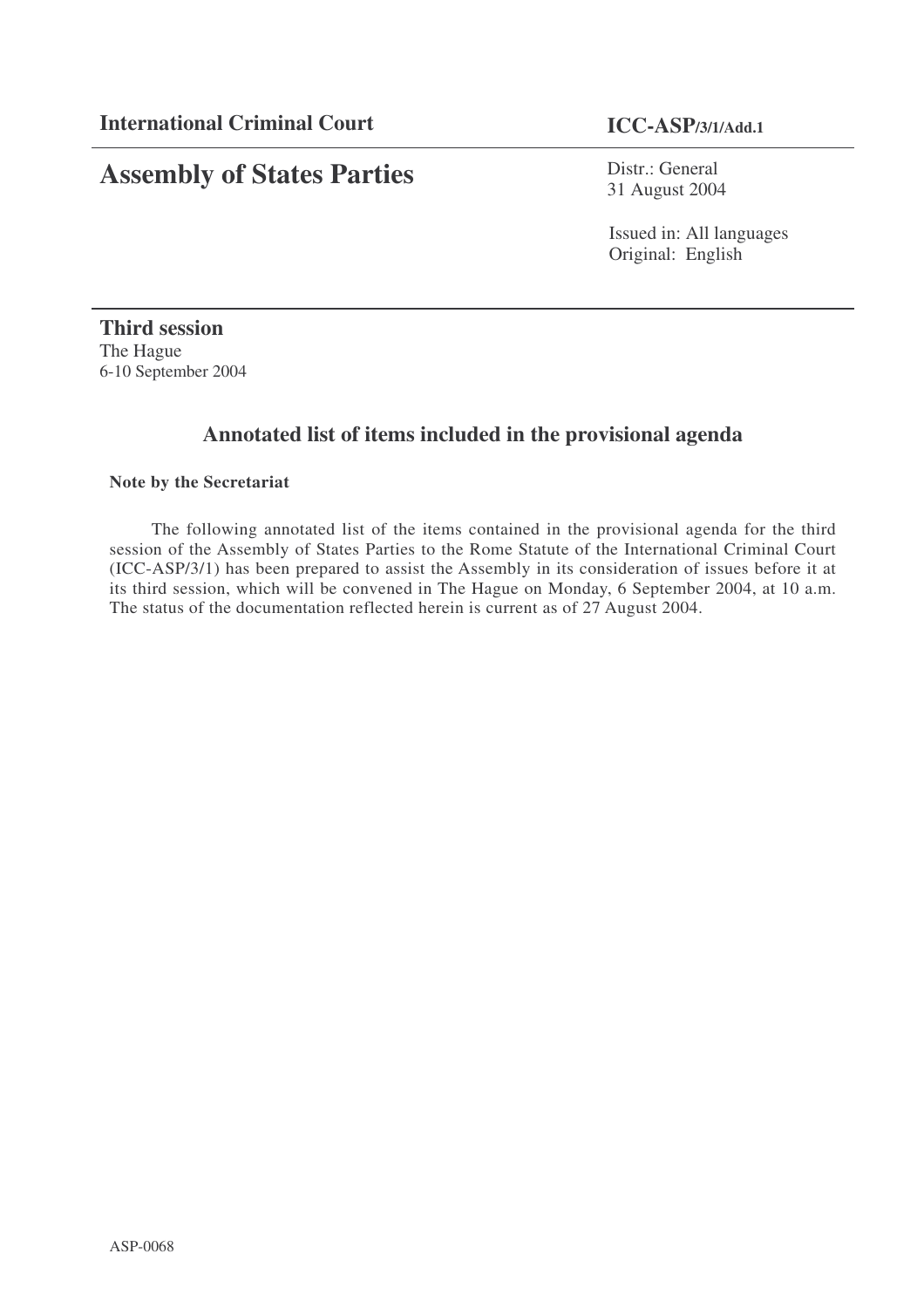# **Annotated list of items included in the provisional agenda**

#### **1. Opening of the session**

In accordance with article 112, paragraph 6, of the Rome Statute, the Assembly meets once a year in regular session. In accordance with rule 5 of the Rules of Procedure of the Assembly of States Parties,<sup>1</sup> the Assembly, at the 5th meeting of its second session, on 12 September 2003, decided to convene its third session in The Hague from 6 to 10 September 2004. 2

At the 1st meeting of its first session, on 3 September 2002, the Assembly elected H.R.H. Prince Zeid Ra'ad Zeid Al-Hussein (Jordan) President. 3 In accordance with rule 29 of the Rules of Procedure, the President is elected for a three-year term. Rule 30 of the Rules of Procedure provides that the President shall declare the opening of each plenary meeting of the session

#### **2. Silent prayer or meditation**

Pursuant to rule 43 of the Rules of Procedure, immediately after the opening of the first plenary meeting and immediately preceding the closing of the final plenary meeting, the President shall invite the representatives to observe one minute of silence dedicated to prayer or meditation.

#### **3. Adoption of the agenda**

Rules 10 to 13 and 18 to 22 of the Rules of Procedure concerning the agenda are applicable to regular sessions.

In accordance with rules 10 and 11 of the Rules of Procedure, the provisional agenda for the third session (ICC-ASP/3/l) was issued on 28 June 2004. In accordance with rule 19 of the Rules of Procedure, the agenda has to be submitted to the Assembly for approval.

Pursuant to rule 12 of the Rules of Procedure, on 6 August 2004 the Court requested the inclusion of two supplementary items in the agenda, namely a proposal on tax reimbursement of staff and officials of the Court, and a proposal on protection of the name and abbreviation of the International Criminal Court.

#### *Documentation*

Provisional agenda (ICC-ASP/3/1)

Proposal by the Court of a supplementary item to the agenda: Tax reimbursement of staff and officials of the International Criminal Court (ICC-ASP/3/19)

Proposal by the Court of a supplementary item to the agenda: Protection of the name of the International Criminal Court (ICC-ASP/3/20)

<sup>&</sup>lt;sup>1</sup> Official Records of the Assembly of States Parties to the Rome Statute of the International Criminal Court, First session, New York, 3-10 September 2002 (United Nations publication, Sales No. E.03.V.2 and corrigendum), part II.C.

<sup>&</sup>lt;sup>2</sup> Official Records of the Assembly of States Parties to the Rome Statute of the International Criminal Court, Second session, New York, 8-12 September 2003 (United Nations publication, Sales No. E.03.V.13), part I, para. 64.

<sup>&</sup>lt;sup>3</sup> Official Records of the Assembly of States Parties to the Rome Statute of the International Criminal Court, First session, part I., para. 7.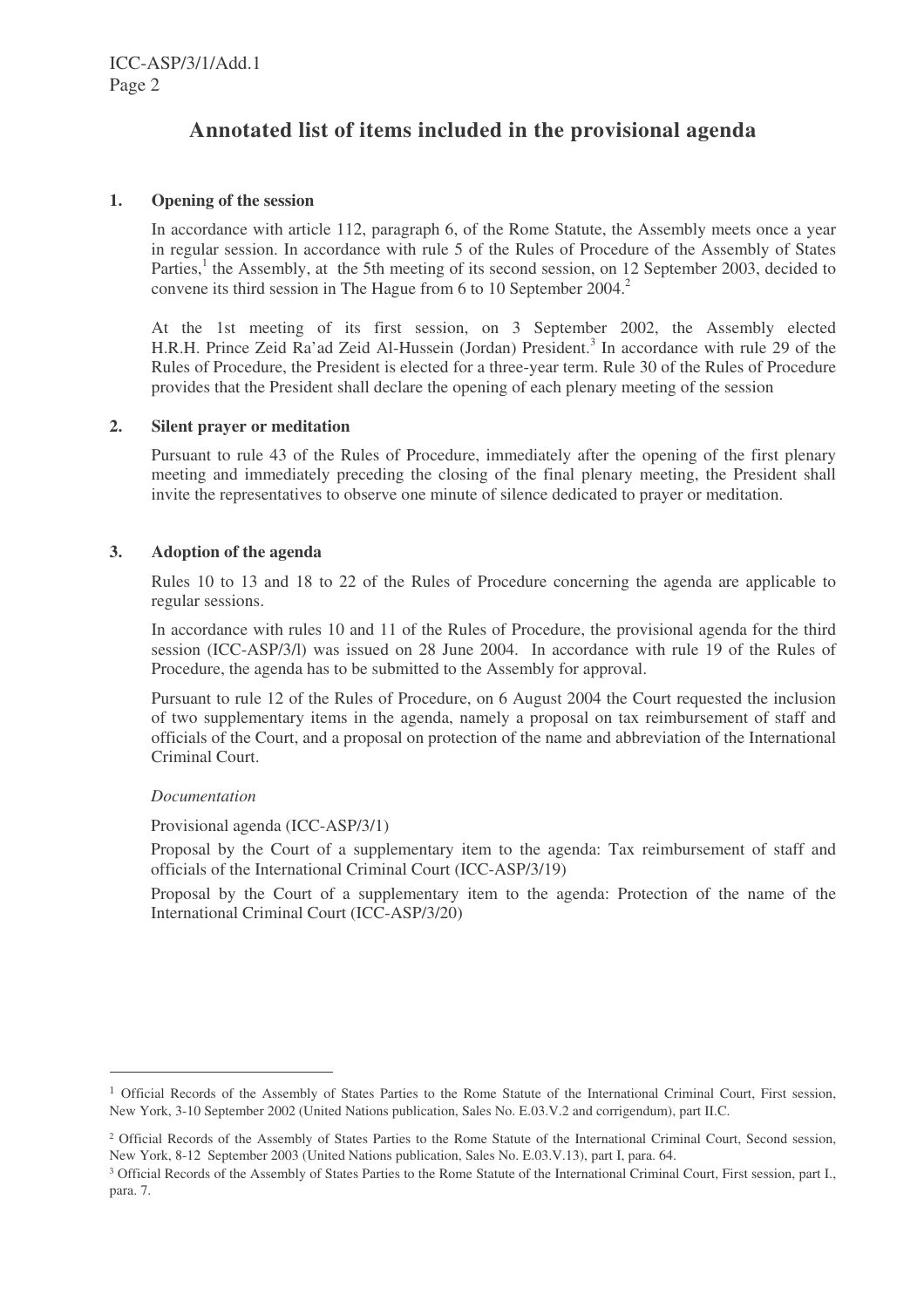#### **4. Credentials of representatives of States Parties at the third session**

#### **(a) Appointment of the Credentials Committee and its nine members**

#### **(b) Report of the Credentials Committee**

Representation and credentials are regulated by rules 23 to 28 of the Rules of Procedure. In accordance with rule 24, the credentials of representatives of States Parties and the names of alternates and advisers shall be submitted to the Secretariat if possible not later than 24 hours after the opening of the session. The credentials shall be issued by the Head of State or Government or by the Minister for Foreign Affairs or by a person authorized by either of them.

Under rule 25, a Credentials Committee, consisting of representatives of nine States Parties to be appointed at the beginning of each session by the Assembly on the proposal of the President, shall examine the credentials of representatives of States Parties and report to the Assembly without delay.

#### **5. Organization of work**

The Assembly will consider and adopt a programme of work at the beginning of the session on the basis of a proposal by the Bureau.

#### **6. Report on the activities of the Bureau**

In accordance with article 112, paragraph  $2(c)$ , of the Rome Statute, the Assembly shall consider the reports and activities of the Bureau and take appropriate action in regard thereto. Accordingly, the President will present an oral report on the activities of the Bureau during the second year of its operation (September 2003 – September 2004).

#### **7. Report on the activities of the Court**

Under article 112, paragraph 2(b) of the Rome Statute, the Assembly shall provide management oversight to the Presidency, the Prosecutor and the Registrar regarding the administration of the Court. In accordance with article 112, paragraph 5, of the Rome Statute, the President of the Court, the Prosecutor and the Registrar or their representatives may participate in meetings of the Assembly. As provided in rule 34 of the Rules of Procedure, they may make oral or written statements and provide information on any question under consideration. Accordingly, the President of the Court will present a report on the activities of the Court during the second year of its operation (September 2003 – September 2004).

#### *Documentation*

Report on the activities of the Court (ICC-ASP/3/10)

#### **8. Consideration and adoption of the budget for the third financial year**

In accordance with article 112, paragraph 2(d), of the Rome Statute, the Assembly shall consider and decide on the budget of the Court.

Regulation 3 of the Financial Regulations and Rules of the Court<sup>4</sup> provides that the Registrar shall prepare the proposed programme budget for each financial period and submit it to the States Parties as well as to the Committee on Budget and Finance for consideration. The Committee on Budget and Finance shall make the relevant recommendations to the Assembly.

<sup>4</sup> Ibid., part II.D.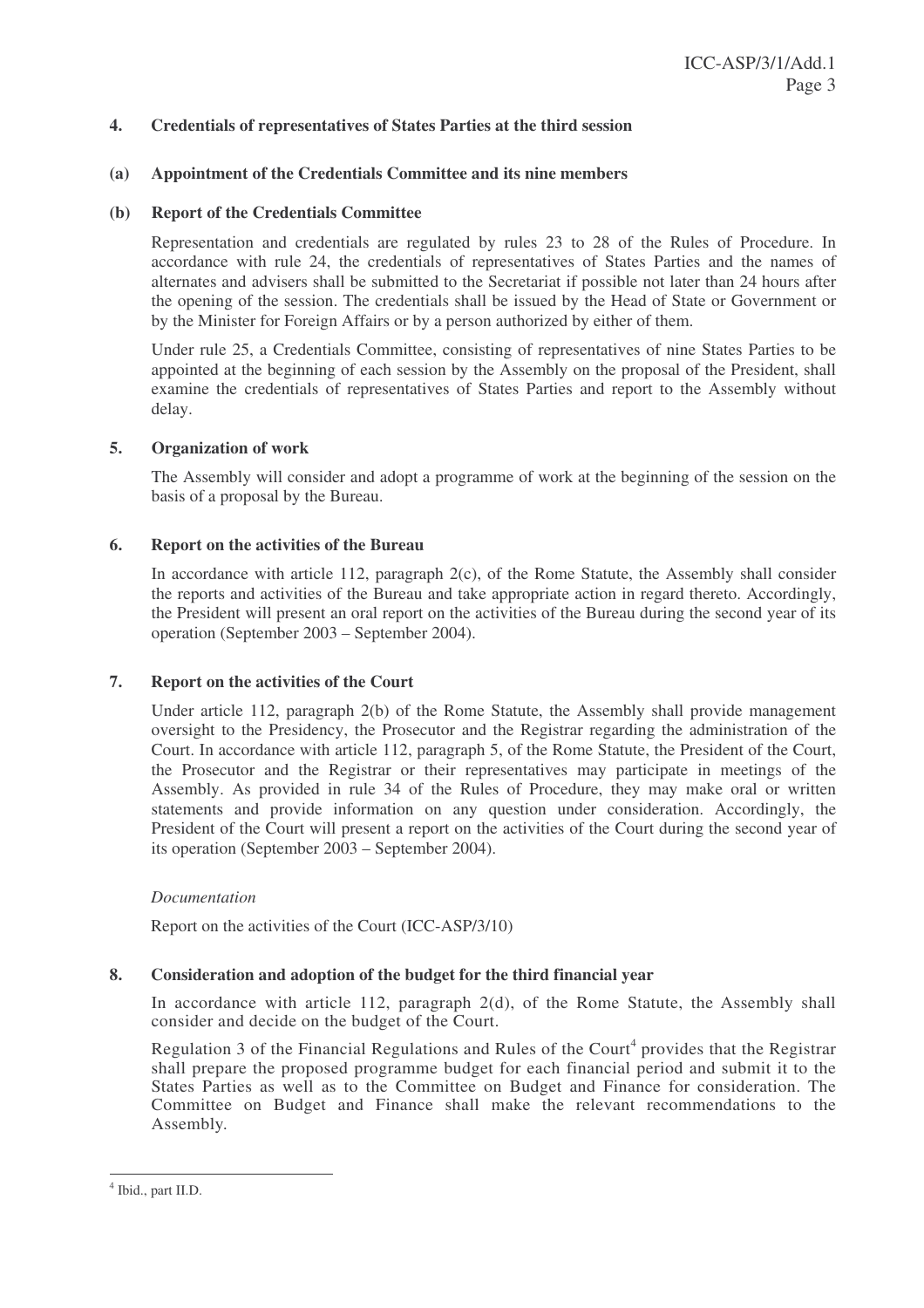#### *Documentation*

Draft programme budget for 2005 (ICC-ASP/3/2\*)

Report of the Committee on Budget and Finance, August 2004 (ICC-ASP/3/18, Corr.1 and Add.1/Rev.1)

#### **9. Consideration of the audit reports**

Regulation 12 of the Financial Regulations and Rules provides that the Assembly shall appoint an Auditor to conduct audits in conformity with generally accepted common auditing standards, subject to any special directions of the Assembly and in accordance with the additional terms of reference set out in the annex to the Financial Regulations and Rules. At the 11th meeting of its first session, on 22 April 2003, the Assembly was informed that the Bureau, acting under the delegated authority of the Assembly,<sup>5</sup> had appointed the National Audit Office of the United Kingdom of Great Britain and Northern Ireland as Auditor for the Court for a period of four years.

In accordance with regulation 12.7, the Auditor shall issue a report on the audit of the financial statements and relevant schedules relating to the accounts for the financial period. In accordance with regulations 12.8 and 12.9, audit reports, before their submission to the Assembly, are subject to examination by the Registrar and the Committee on Budget and Finance. The Assembly considers and approves the financial statements and audit reports forwarded to it by the Committee on Budget and Finance.

#### *Documentation*

Financial statements for the period 1 September 2002 to 31 December 2003 (ICC-ASP/3/4)

Victims Trust Fund financial statements for the period 1 September 2002 to 31 December 2003 (ICC-ASP/3/5)

Report of the Committee on Budget and Finance, August 2004 (ICC-ASP/3/18, Corr.1 and Add.1/Rev.1)

#### **10. Election of the Deputy Prosecutor**

Article 42, paragraph 4, of the Rome Statute, provides that the Deputy Prosecutor(s) shall be elected by secret ballot by an absolute majority of the members of the Assembly from a list of candidates provided by the Prosecutor. The Prosecutor shall nominate three candidates for each position of Deputy Prosecutor to be filled. In accordance with article 42 (4) of the Rome Statute, unless a shorter term is decided upon at the time of the election, the Deputy Prosecutor shall hold office for a term of nine years and shall not be eligible for re-election. The procedure for the nomination and election of Deputy Prosecutor(s) is regulated by Assembly resolution

ICC-ASP/1/Res.2.

#### *Documentation*

Note by the Secretariat on the election of the Deputy Prosecutor of the International Criminal Court (ICC-ASP/3/8)

### **11. Election of members of the Committee on Budget and Finance**

By its resolution ICC-ASP/1/Res.4, the Assembly decided to establish a Committee on Budget and Finance. The Committee is composed of 12 members of different nationalities who shall be experts of recognized standing and experience in financial matters at the international level from States Parties. They shall be elected by the Assembly for a term of office of three years on the basis of equitable geographical distribution.

<sup>&</sup>lt;sup>5</sup> Ibid., part I, para. 29.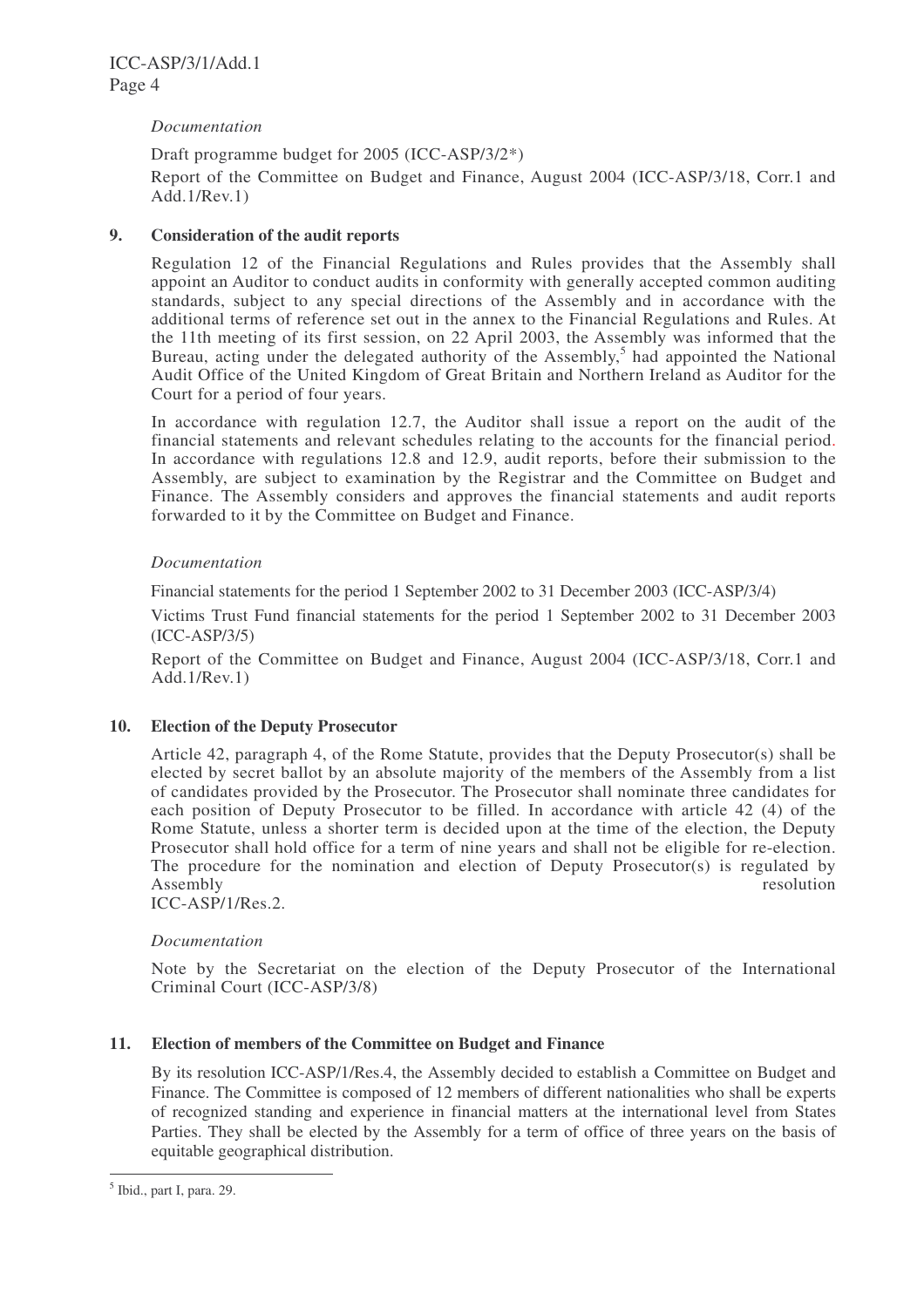At the 5th meeting of its second session, on 12 September 2003, the Assembly decided by consensus to amend the last sentence of paragraph 2 of the annex to its resolution ICC-ASP/1/Res.4 on the establishment of the Committee on Budget and Finance to read: "Of the 12 members who are initially elected, 6 shall be elected for a period of two years and the remaining 6 for a period of three years." At the same meeting, the President of the Assembly drew lots to select members elected who would serve two and three years, respectively.

At the 10th meeting of its first session, on 21 April 2003, the Assembly decided that the term of office of members would begin to run on 21 April 2003. Since the term of office of six members of the Committee would expire on 21 April 2005, the Assembly, at the 5th meeting of its second session, on 12 September 2003, decided to hold elections for the six members at its third session in 2004.

#### *Documentation*

Note by the Secretariat on the election of the members of the Committee on Budget and Finance (ICC-ASP/3/9)

#### **12. Report of the Registrar on activities regarding defence counsel, including the legal representation of victims, and the process of consultation followed**

At its first session, the Committee on Budget and Finance recommended that the Court provide a separate report to the Assembly of States Parties, through the Committee, presenting options for ensuring adequate defence counsel for accused persons. In addition, the Assembly, at the 5th meeting of its second session, on 12 September 2003,<sup>6</sup> took note of the statement of the focal point on the establishment of an international criminal bar, in which he had made recommendations to the Registrar.

#### *Documentation*

Report to the Assembly of States Parties on options for ensuring adequate defence counsel for accused persons (ICC-ASP/3/16)

Overview of the efforts of the Registrar in relation to the defence, the legal participation of victims, and the consultation process followed (ICC-ASP/3/7)

#### **13. Report of the Registrar on the participation of and reparations to victims**

At its first session, the Committee on Budget and Finance recommended that the Court provide a separate report to the Assembly, through the Committee, on its plans for participation of and reparations to victims. The Committee requested that the report clearly delineate resources dedicated to such reparations work and the administrative costs of assistance to the Trust Fund for Victims.

#### *Documentation*

Report on participation of and reparations to victims (ICC-ASP/3/21)

Report to the Assembly of States Parties on options for ensuring adequate defence counsel for accused persons (ICC-ASP/3/16)

Overview of the efforts of the Registrar in relation to the defence, the legal participation of victims, and the consultation process followed (ICC-ASP/3/7)

<sup>6</sup> Official Records of the Assembly of States Parties to the Rome Statute of the International Criminal Court, Second session, annex V, paras. 4 and 5.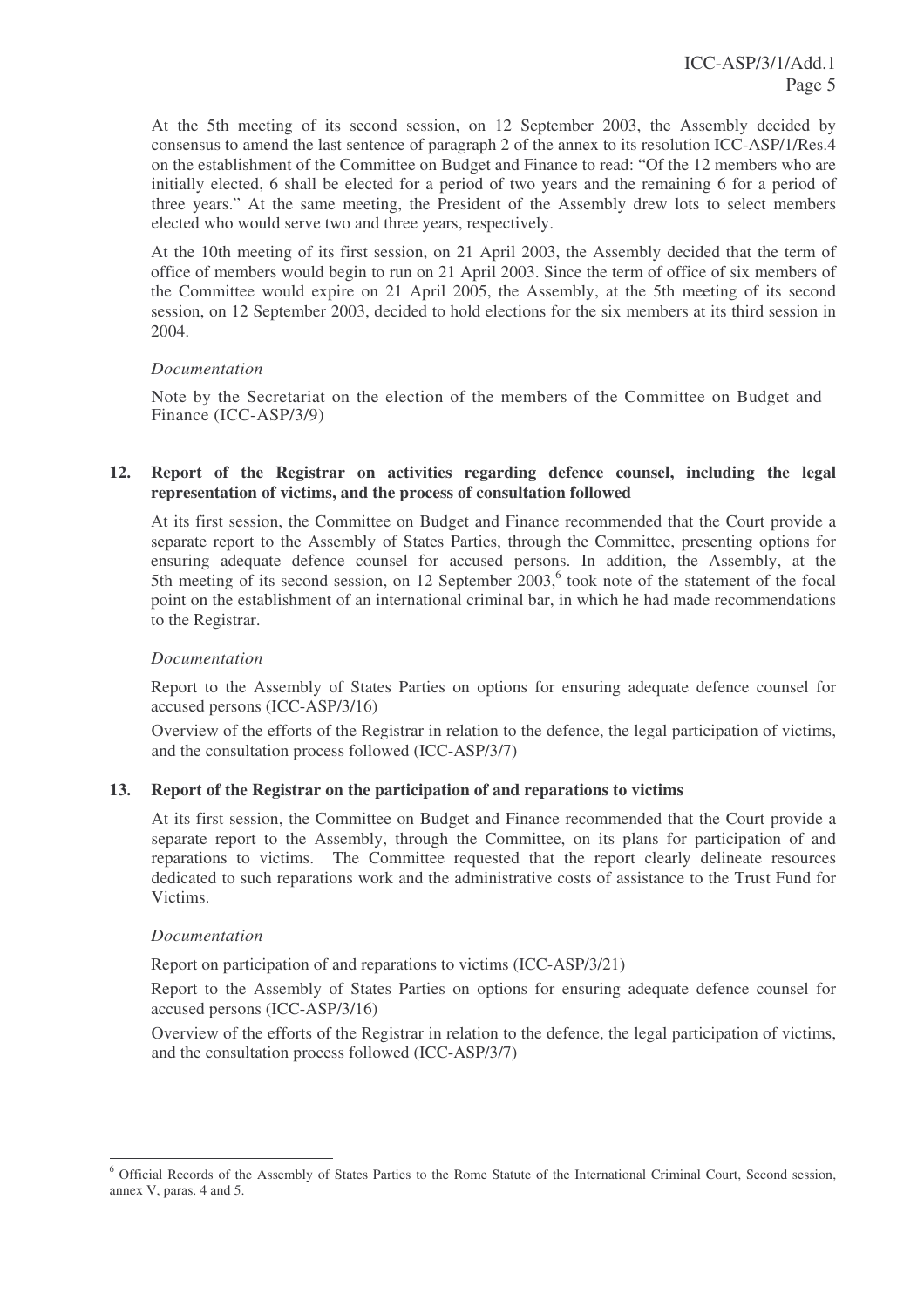#### **14. Report of the Board of Directors of the Victims Trust Fund**

By its resolution ICC-ASP/1/Res.6, the Assembly established a trust fund for the benefit of victims of crimes within the jurisdiction of the Court, and of the families of such victims, as well as a Board of Directors of the Trust Fund for the benefit of victims.

At the 5th meeting of its second session, on 12 September 2003, the Assembly elected the five members of the Board of Directors, whose terms of office commenced on the same date. In accordance with paragraph 11 of the resolution establishing the Trust Fund, the Board should submit an annual report to the Assembly on the activities and projects of the Fund.

#### *Documentation*

Report to the Assembly of States Parties on the activities and projects of the Board of Directors of the Trust Fund for Victims, 2003-2004 (ICC-ASP/3/14/Rev.1)

#### **15. Special Working Group on the Crime of Aggression**

By its resolution ICC-ASP/1/Res.1, the Assembly decided to establish a special working group on the crime of aggression, open on an equal footing to all States Members of the United Nations or members of specialized agencies or of the International Atomic Energy Agency, for the purpose of elaborating proposals for a provision on aggression.

At the 8th meeting of its first session, on 7 February 2003, the Assembly decided, inter alia, on the basis of a proposal of the Bureau, that the Special Working Group should meet during annual sessions of the Assembly, starting from its second session in 2003. It also decided that two to three meetings of the Assembly should be allocated to the Special Working Group, and that that pattern should be repeated, as necessary, each year.

An informal inter-sessional meeting of the Special Working Group was held in Princeton, New Jersey, United States, from 21 to 23 June 2004.

#### *Documentation*

Informal inter-sessional meeting of the Special Working Group on the Crime of Aggression (ICC-ASP/3/SWGCA/INF.1)

#### **16 Decisions concerning the dates and venue of the next meeting of the Assembly of States Parties**

In accordance with rule 5 of the Rules of Procedure, the date of commencement and duration of each session of the Assembly shall be decided by the Assembly at its previous session.

#### **17. Decisions concerning the dates and venue of the next meeting of the Committee on Budget and Finance**

In accordance with paragraph 4 of the annex to resolution ICC-ASP/l/Res.4, the Committee shall meet when required and at least once per year. At its third session, the Committee decided to recommend to the Assembly that its fourth and fifth sessions be held in The Hague from 4 to 6 April 2005 and from 1 to 5 August 2005, respectively. The Committee further noted that the dates would need to be reconsidered in the event that the Assembly decides to amend the financial period, pursuant to the recommendation contained in paragraph 25 of the Committee's report.

#### *Documentation*

Report of the Committee on Budget and Finance, August 2004 (ICC-ASP/3/18, Corr.1 and Add.1/Rev.1)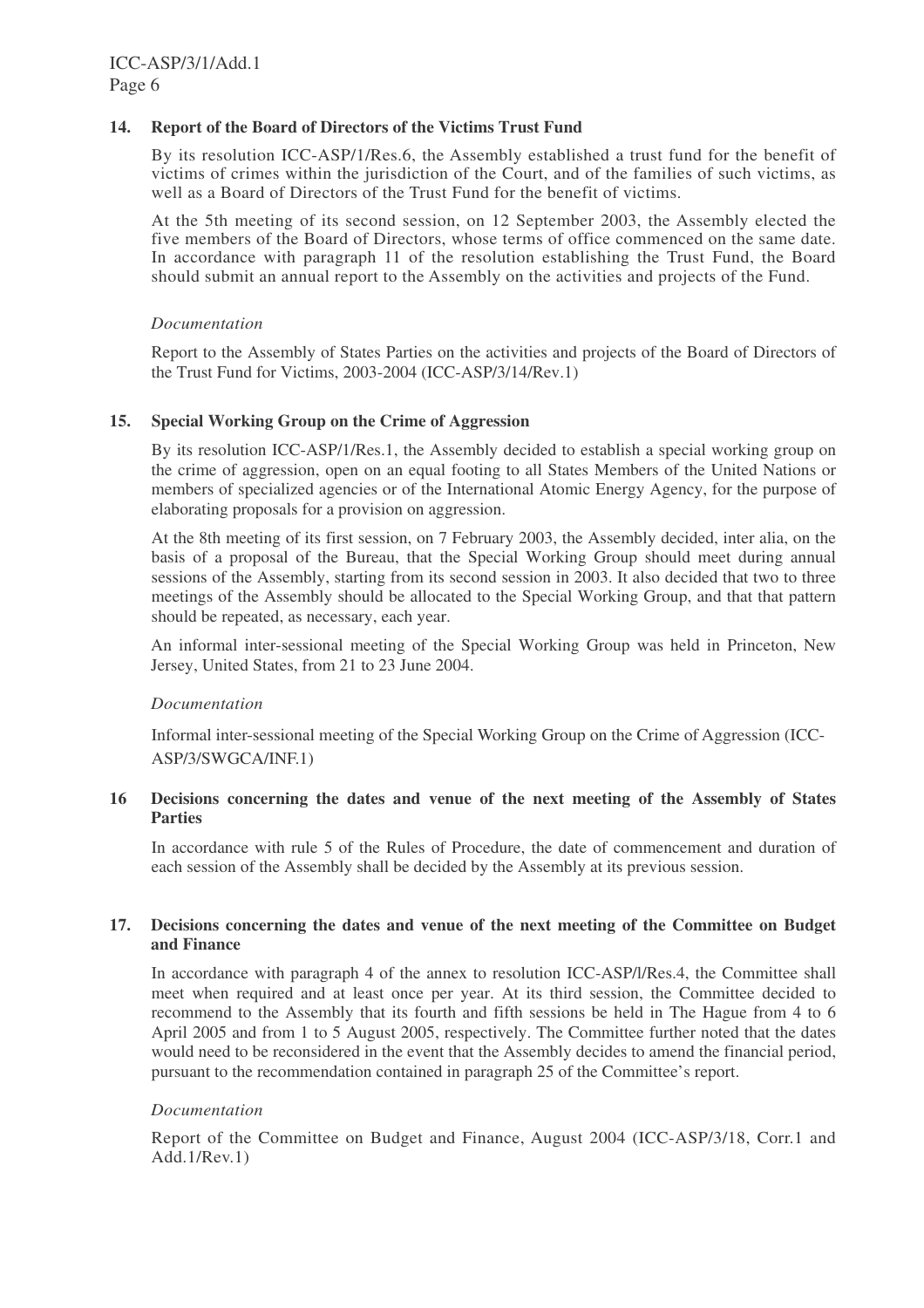#### **18. Other matters**

#### **(a) Establishment of a staff representative body, disciplinary measures and a system for appeals by members of staff against administrative decisions**

Regulation 8.1 of the Staff Regulations, approved by the Assembly in resolution ICC-ASP/2/Res.2, requires the Registrar, in consultation with the Prosecutor, to establish a staff representative body. Regulations 10.1 and 11.1 require the Registrar or the Prosecutor, as appropriate, to establish administrative machinery to advise them in disciplinary cases and in case of an appeal by staff members against an administrative decision. Furthermore, regulation 12.2 requires the Registrar, with the agreement of the Presidency and the Prosecutor, to provide staff rules consistent with the Staff Regulations.

#### *Documentation*

Report on the establishment of a staff representative body, disciplinary measures, appeals, and amendments and implementation of the staff rules (ICC-ASP/3/13)

#### **(b) Relationship Agreement between the Court and the United Nations**

Article 2 of the Rome Statute stipulates that the Court shall be brought into a relationship agreement with the United Nations through an agreement to be approved by the Assembly of States Parties to the Statute and thereafter concluded by the President of the Court on its behalf.

#### *Documentation*

Report on the negotiated Draft Relationship Agreement between the International Criminal Court and the United Nations (ICC-ASP/3/15\*)

#### **(c) Establishment at United Nations Headquarters of a small representation of the Court**

In paragraph 11 of resolution ICC-ASP/2/Res.7, the Assembly recommended that the Court consider the desirability and feasibility of establishing, at United Nations Headquarters, a small representation common to all parts of the Court, and requested the Registrar to report to the Assembly on the question, including its budgetary implications.

#### *Documentation*

Establishment of a New York Liaison Office for the International Criminal Court and the Secretariat of the Assembly of States Parties (ICC-ASP/3/6)

#### **(d) Proposal regarding conditions of service and compensation of judges and elected officials**

Article 49 of the Rome Statute stipulates that the judges, the Prosecutor, the Deputy Prosecutors, the Registrar and the Deputy Registrar shall receive such salaries, allowances and expenses as may be decided upon by the Assembly of States Parties.

The conditions of service and compensation of the judges were adopted by the Assembly at its first session.<sup>7</sup>

Official Records of the Assembly of States Parties to the Rome Statute of the International Criminal Court, First session, part III, annex VI. At its second session, the various language versions of paragraph 11 of the conditions were aligned with the English text and the conditions were reissued in Official Records of the Assembly of States Parties to the Rome Statute of the International Criminal Court, Second session, part III.A.